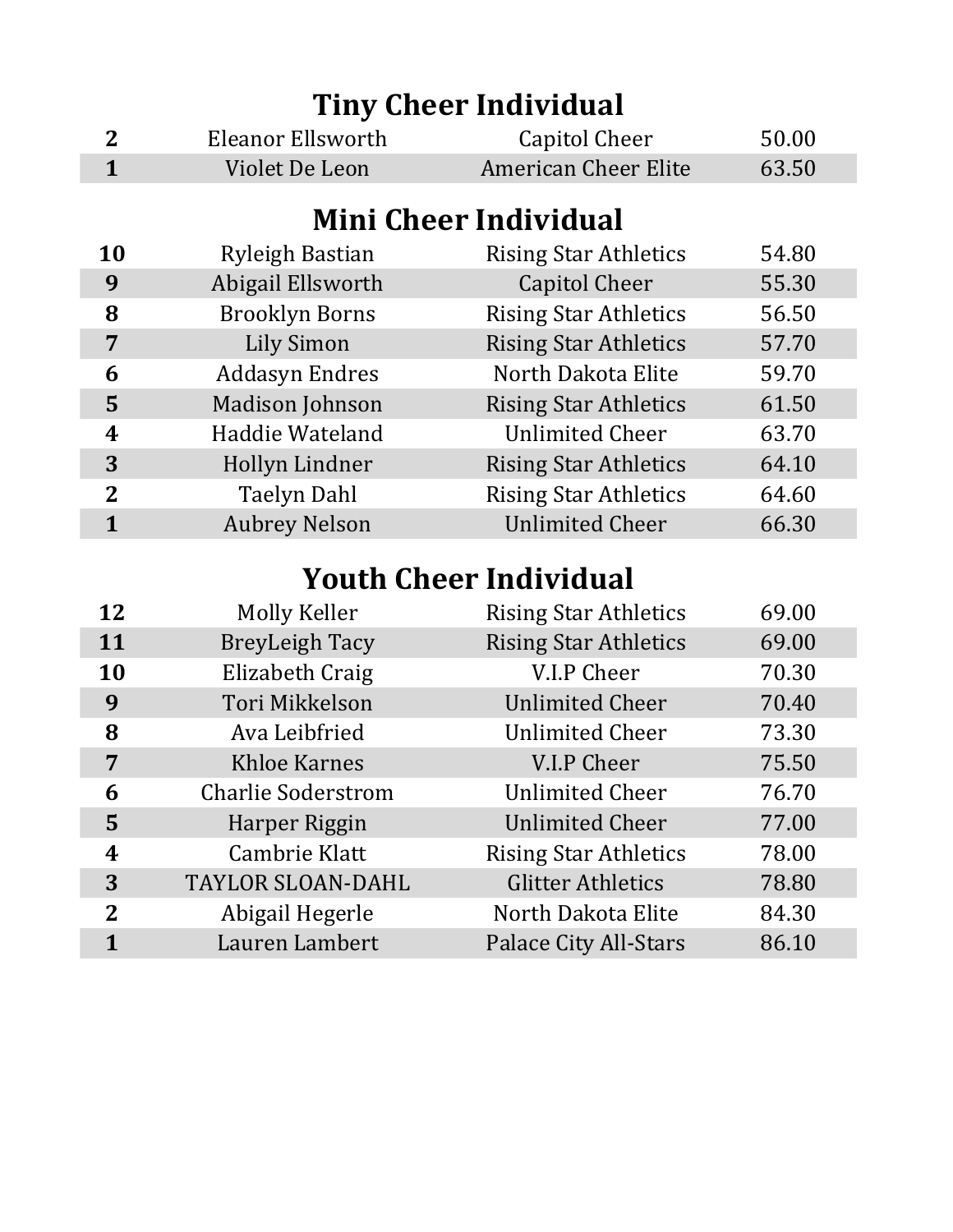## **Junior Cheer Individual**

| 6            | Mya Walter          | <b>Unlimited Cheer</b>       | 0.00  |
|--------------|---------------------|------------------------------|-------|
| 5            | <b>Alison Spray</b> | <b>Fargo All Stars</b>       | 75.20 |
| 4            | Aleisha Elliot      | <b>Rising Star Athletics</b> | 79.40 |
| 3            | Natalie             | North Dakota Elite           | 81.80 |
| $\mathbf{2}$ | Carighan Klatt      | <b>Rising Star Athletics</b> | 82.40 |
|              | Jaelyn Meier        | V.I.P Cheer                  | 83.10 |

#### **Senior Cheer Individual**

| <b>Rising Star Athletics</b> | Katie Tennis  | 75.30 |
|------------------------------|---------------|-------|
| <b>Glitter Athletics</b>     | Halle Norby   | 75.50 |
| North Dakota Elite           | Kitara schark | 87.00 |

#### **Mini Cheer Duet**

| <b>Rising Star Athletics</b> | Johnson/Meidinger-Cartney | 62.50 |
|------------------------------|---------------------------|-------|
| <b>Rising Star Athletics</b> | Evjen/Boehm               | 70.50 |

#### **Youth Cheer Duet**

| 4 | Cheer Tech                   | Kyndall & Grace    | 67.50 |
|---|------------------------------|--------------------|-------|
| 3 | Cheer Tech                   | Itty & Sky         | 68.50 |
|   | Cheer Tech                   | Gabbi & Bella      | 68.50 |
|   | <b>Rising Star Athletics</b> | Hurkes/Hochstatter | 76.00 |

#### **Senior Cheer Duet**

| Glitter Athletics | Halle and Taylor Cheer Duo | 78.80 |
|-------------------|----------------------------|-------|
|                   |                            |       |

#### **Junior Stunt Group**

|        | North Dakota Elite | 66.50 |
|--------|--------------------|-------|
| Ignite | Unlimited Cheer    | 76.50 |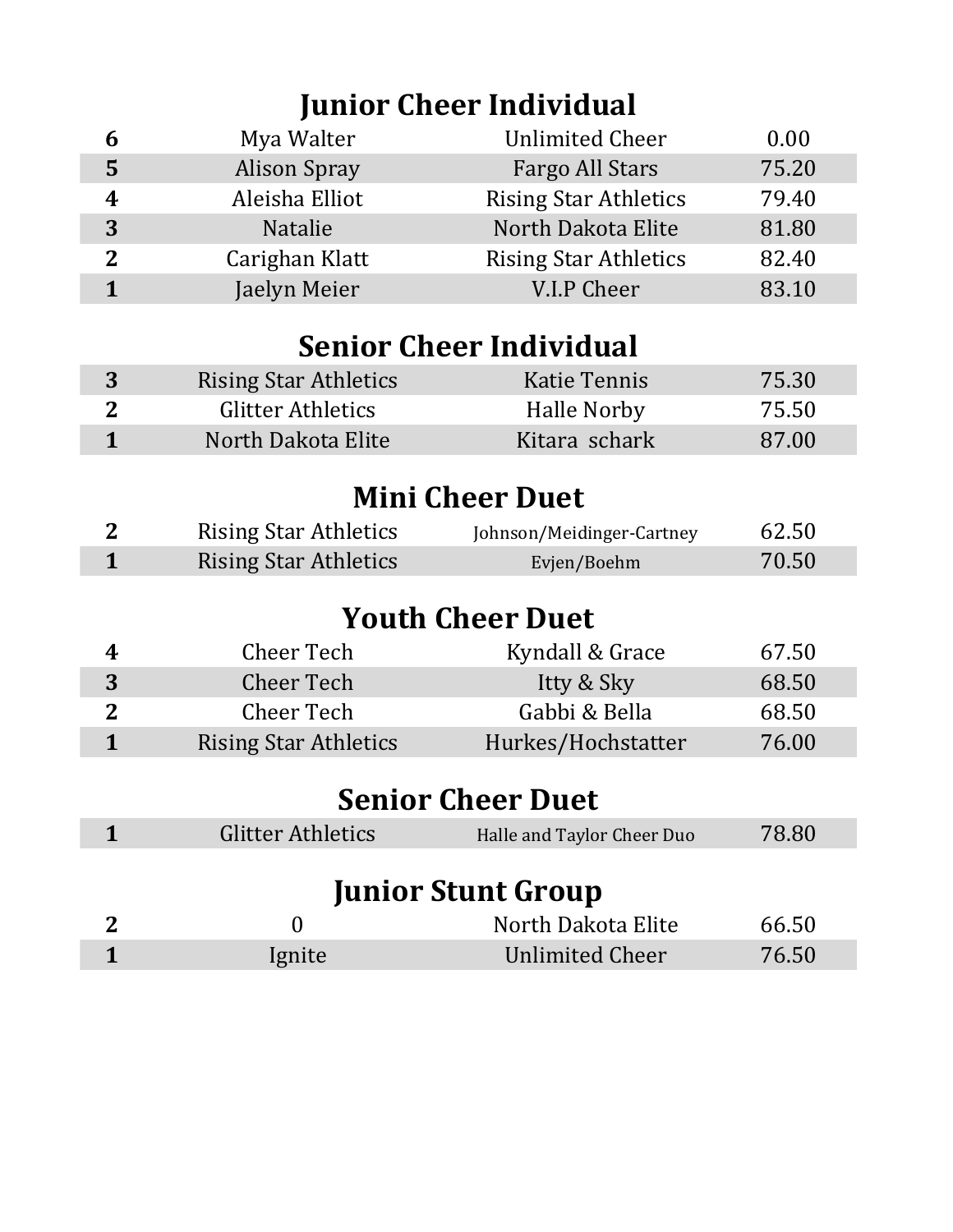## **Mini Jump Star**

| 4 | Brooklyn Borns         | <b>Rising Star Athletics</b> | 57.50 |
|---|------------------------|------------------------------|-------|
| 3 | Emmalyn Berger         | <b>Unlimited Cheer</b>       | 68.00 |
|   | Addasyn Endres         | North Dakota Elite           | 68.00 |
|   | <b>Madison Johnson</b> | <b>Rising Star Athletics</b> | 69.60 |

## **Youth Jump Star**

| 7            | Cambrie Klatt             | <b>Rising Star Athletics</b> | 64.50 |
|--------------|---------------------------|------------------------------|-------|
| 6            | Harper Riggin             | <b>Unlimited Cheer</b>       | 70.50 |
| 5            | Tori Mikkelson            | <b>Unlimited Cheer</b>       | 70.50 |
| 4            | <b>Charlie Soderstrom</b> | <b>Unlimited Cheer</b>       | 78.50 |
| 3            | Abigail Hegerle           | North Dakota Elite           | 78.60 |
| $\mathbf{Z}$ | <b>TAYLOR SLOAN-DAHL</b>  | <b>Glitter Athletics</b>     | 84.30 |
|              | Lauren Lambert            | <b>Palace City All-Stars</b> | 88.20 |

## **Junior Jump Star**

| 5 | Aleisha Elliot      | <b>Rising Star Athletics</b> | 85.80 |
|---|---------------------|------------------------------|-------|
| 4 | Carighan Klatt      | <b>Rising Star Athletics</b> | 86.50 |
| 3 | <b>Alison Spray</b> | Fargo All Stars              | 88.80 |
| ? | <b>Natalie</b>      | North Dakota Elite           | 91.50 |
|   | <b>Chloe Sherve</b> | North Dakota Elite           | 92.00 |
|   |                     |                              |       |

## **Senior Jump Star**

| Halle Norby   | <b>Glitter Athletics</b> | 87.60 |
|---------------|--------------------------|-------|
| Kitara schark | <b>NDElite</b>           | 92.10 |
| Emma Boe      | Cheer Tech               | 96.10 |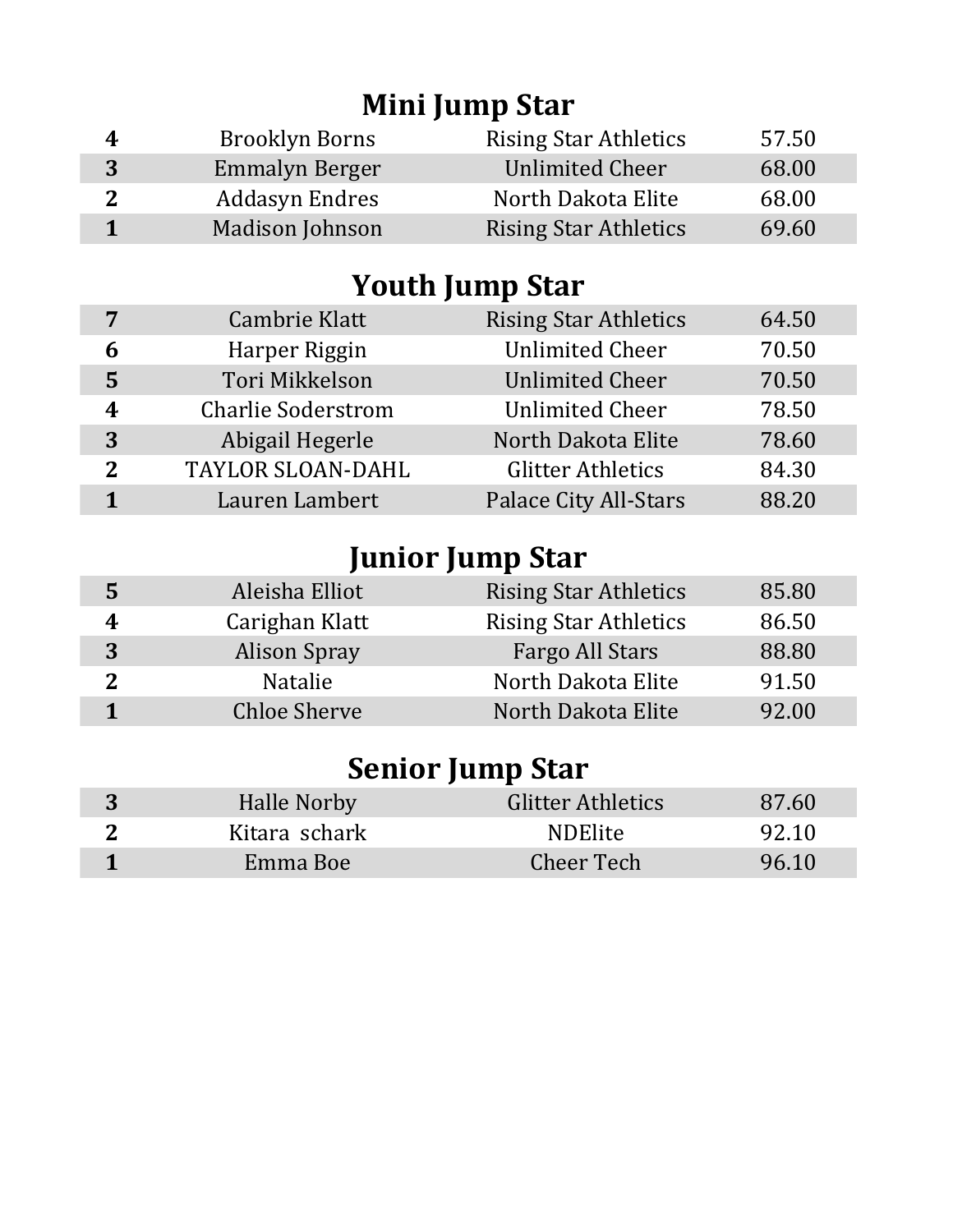## **Mini Tumble Star**

| 8              | <b>Brooklyn Borns</b> | <b>Rising Star Athletics</b> | 44.00 |
|----------------|-----------------------|------------------------------|-------|
| 7              | Addasyn Endres        | North Dakota Elite           | 48.20 |
| 6              | Madison Johnson       | <b>Rising Star Athletics</b> | 50.10 |
| 5              | Haddie Wateland       | <b>Unlimited Cheer</b>       | 51.60 |
| 4              | Leighton Landberg     | <b>KCK Wildfire</b>          | 52.10 |
| 3              | Lexi Anthony          | <b>Unlimited Cheer</b>       | 58.90 |
| $\overline{2}$ | <b>Emmalyn Berger</b> | <b>Unlimited Cheer</b>       | 59.50 |
|                | <b>Aubrey Nelson</b>  | <b>Unlimited Cheer</b>       | 66.40 |

#### **Youth Tumble Star**

| 9              | <b>Delainey Eversvik</b>  | <b>Unlimited Cheer</b>       | 54.00 |
|----------------|---------------------------|------------------------------|-------|
| 8              | Stella Bohnsack           | North Dakota Elite           | 60.80 |
| 7              | <b>TAYLOR SLOAN-DAHL</b>  | <b>Glitter Athletics</b>     | 64.30 |
| 6              | Tori Mikkelson            | <b>Unlimited Cheer</b>       | 64.80 |
| 5              | <b>Charlie Soderstrom</b> | <b>Unlimited Cheer</b>       | 67.10 |
| 4              | Cambrie Klatt             | <b>Rising Star Athletics</b> | 71.00 |
| 3              | Harper Riggin             | <b>Unlimited Cheer</b>       | 71.00 |
| $\overline{2}$ | Abigail Hegerle           | North Dakota Elite           | 72.10 |
|                | Lauren Lambert            | <b>Palace City All-Stars</b> | 75.70 |

# **Junior Tumble Star**

| 7              | <b>Alison Spray</b> | Fargo All Stars              | 59.00 |
|----------------|---------------------|------------------------------|-------|
| 6              | Anna Kraft          | <b>Unlimited Cheer</b>       | 71.40 |
| 5              | <b>Chloe Sherve</b> | North Dakota Elite           | 74.70 |
| 4              | Jaelyn Moe          | <b>KCK Wildfire</b>          | 76.70 |
| 3              | Carighan Klatt      | <b>Rising Star Athletics</b> | 77.50 |
| $\overline{2}$ | Aleisha Elliot      | <b>Rising Star Athletics</b> | 81.20 |
|                | Natalie             | North Dakota Elite           | 82.20 |

| <b>Senior Tumble Star</b> |               |                          |       |  |  |
|---------------------------|---------------|--------------------------|-------|--|--|
|                           | Halle Norby   | <b>Glitter Athletics</b> | 64.10 |  |  |
|                           | Kitara schark | North Dakota Elite       | 82.00 |  |  |